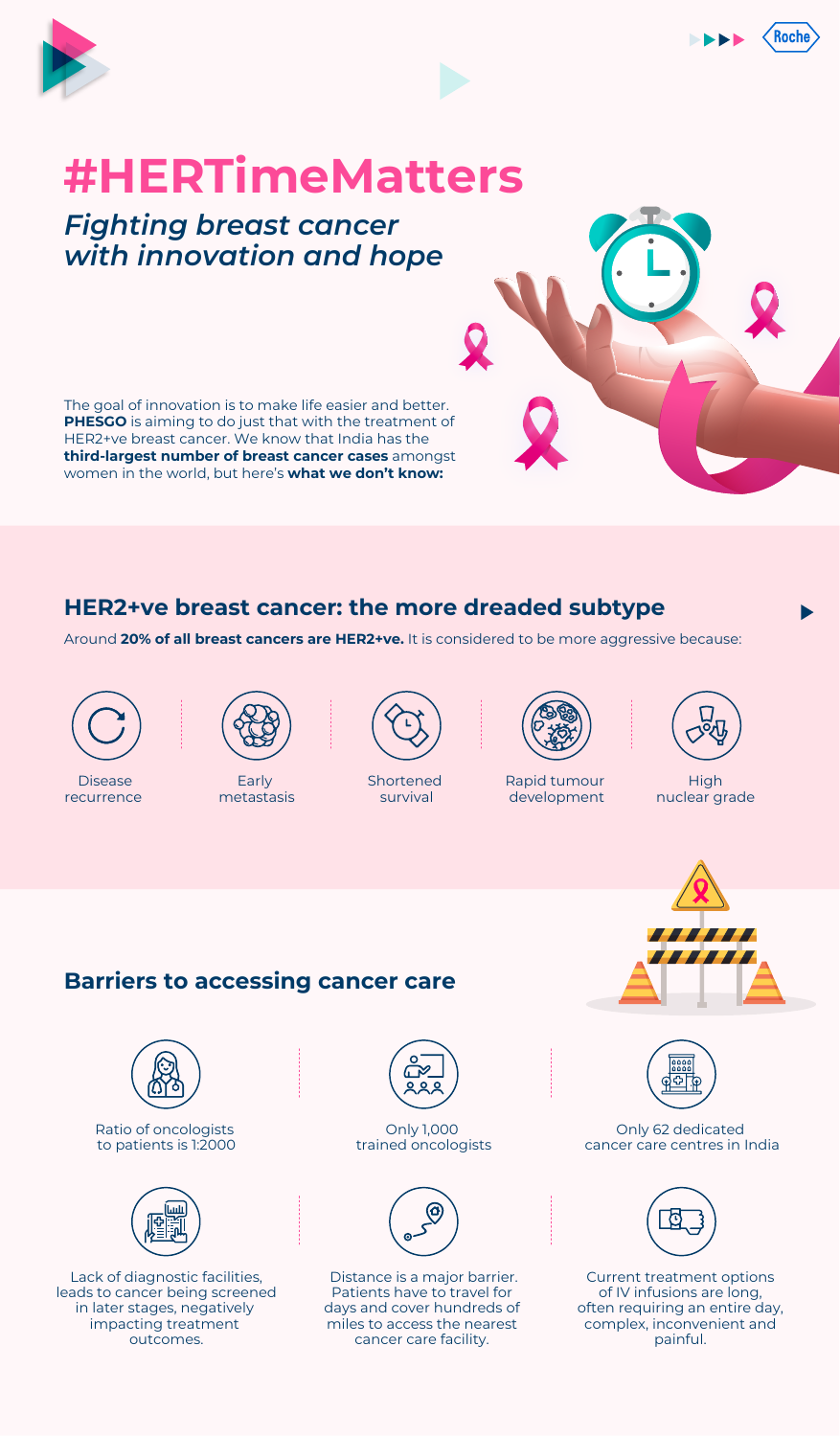### **Let's go PHESGO!**

*Roche's commitment to revolutionize breast cancer care in India* 

PHESGO is the **world's first, fixed dose, subcutaneous (SC) formulation in Oncology,** combining **two blockbuster monoclonal antibodies** - Perjeta (pertuzumab) and Herceptin (trastuzumab) — to treat HER2+ve

breast cancer. PHESGO is a SC injection that is **administered over minutes compared to hours,**  giving patients & caregivers the gift of time.

### **The 3 components of PHESGO**

**GO = GO!**

*Perjeta® (pertuzumab) Herceptin® (trastuzumab) Hyaluronidase*

### **Turning hours of treatment into minutes! Here's how!**

It is made possible using hyaluronidase, a protein naturally found in most tissues of the body. It helps enhance the way the body absorbs medicines that are injected under the skin. When PHESGO is injected, the hyaluronidase makes the tissue under the skin

temporarily more absorbent so that it's able to receive the medication. Once it is absorbed by one's body, the Perjeta and Herceptin inside PHESGO work the same way to treat HER2+ breast cancer.

**P = PERJETA H = HERCEPTIN ES = EASY**

### **PHESGO is changing lives of breast cancer patients**



Reduces patient chair time by upto 90%



Time tested efficacy of two Mabs at 20% lesser cost



Since their launches,



Herceptin<sup>®</sup>

PERJETA<sup>®</sup> has treated **6.5 lakh**  people globally



has treated **17,000 patients**



PHESGO is approved in over 73 countries for treating eBC and mBC



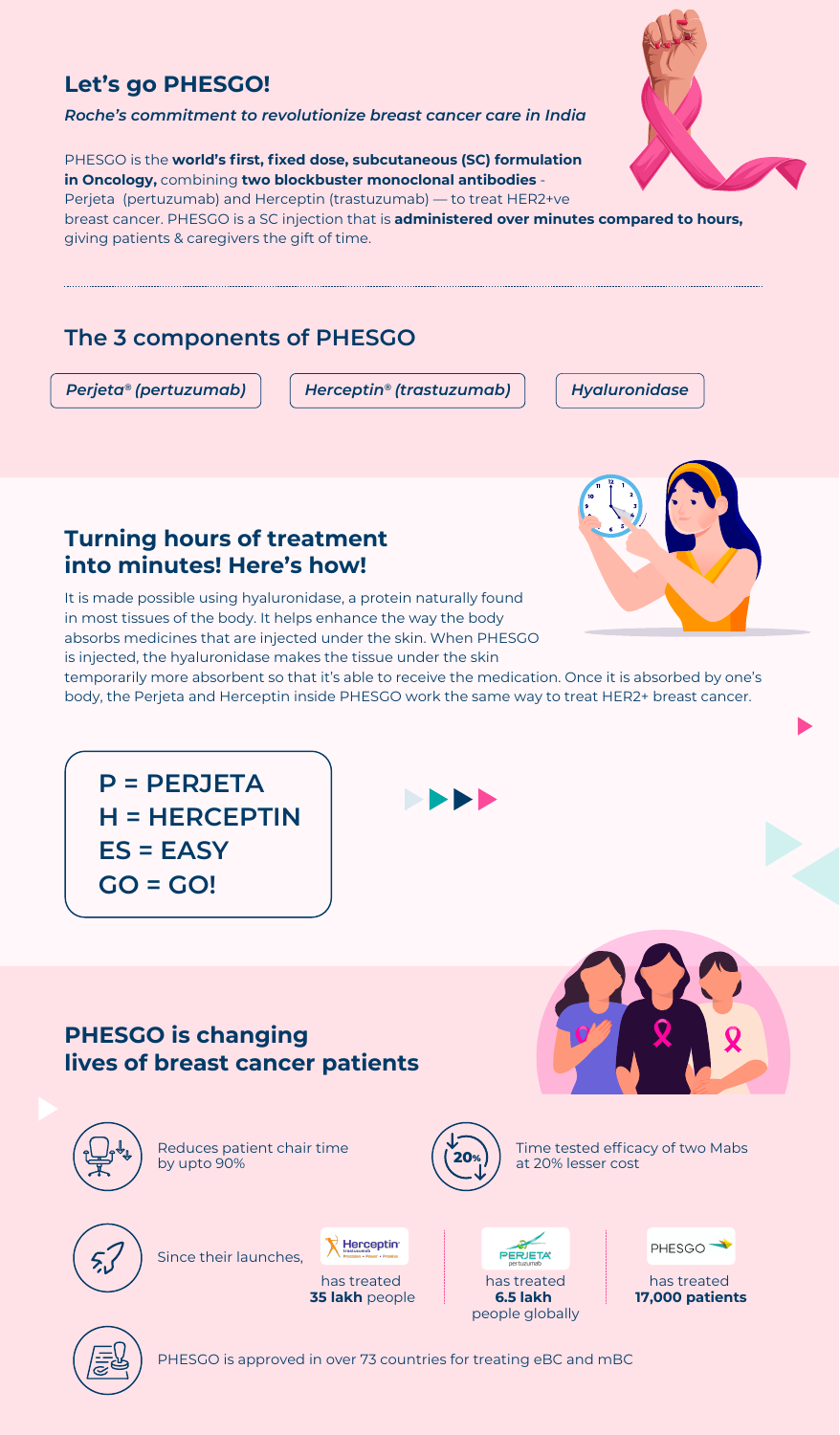### **PHESGO: amazing facts**

More than 5 global manufacturing sites work in collaboration to make PHESGO available



- To produce a final vial of PHESGO, materials travel nearly 22,000 km to reach the final step in the manufacturing process, located in Kaiseraugst, Switzerland.
- It takes more than 6 months to produce a single monoclonal antibody (Mab) and PHESGO combines two different Mabs into one vial!
- PHESGO's preference, efficacy and safety profile was studied across two landmark clinical studies:
	- **FeDeriCa study** showed high and almost identical PCR (Pathological Complete Response) rates with PHESGO compared with Perjeta + Herceptin IV and a comparable safety profile.
	- The **phase 2 PHranceSCa study** found that 85% of patients preferred PHESGO to IV administration due to less time in clinic and a more comfortable route.

### **Proven global success of PHESGO in providing cost efficiency in healthcare ecosystems**

**Based on Roche, compared to current standard of care, PHESGO reduces cost to society. Here are some global examples.** 



Cost savings indicated above in home use settings are dependent on local guidelines and label. In India, PHESGO will be sold on the prescription of a "Registered Oncologist Only". Usage under home administration is not approved.